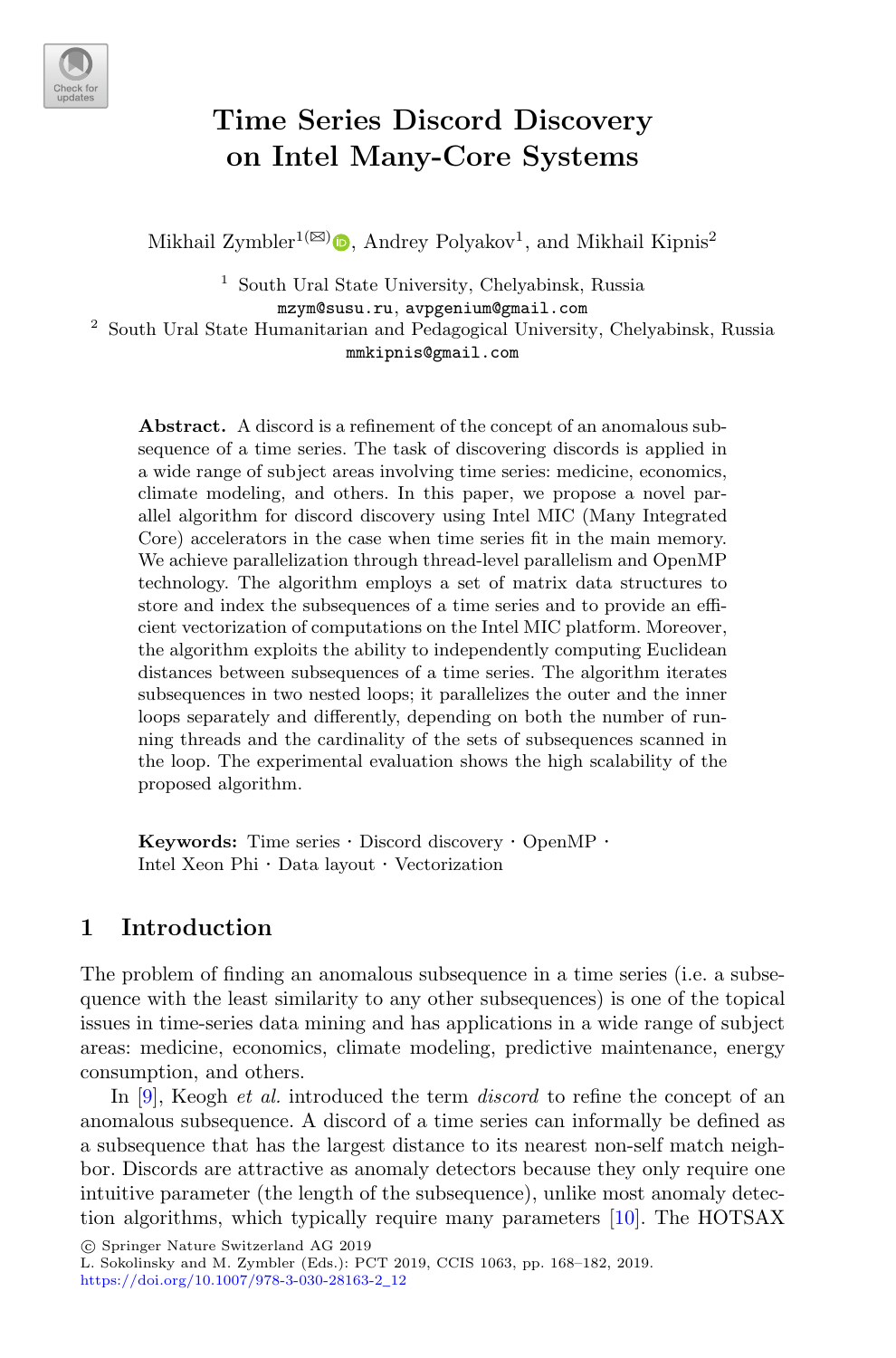algorithm [\[9\]](#page-12-0) employs SAX (Symbolic Aggregate ApproXimation) [\[14\]](#page-13-0) transformation of subsequences and Euclidean distance for discord discovery. HOTSAX iterates subsequences according to an effective heuristics that allows for pruning large amounts of unpromising candidates for discord without calculating the distance.

In this paper, we address the task of accelerating the HOTSAX algorithm on Intel MIC (Many Integrated Core) systems [\[4,](#page-12-2)[17\]](#page-13-1). MIC accelerators are based on the Intel x86 architecture and provide a large number of computing cores with 512-bit wide vector processing units (VPU) while supporting the same programming methods and tools as a regular Intel Xeon CPU. Intel provides two generations of MIC systems (under the codename of Intel Xeon Phi), namely Knights Corner (KNC), featuring 57 to 61 cores, and Knights Landing (KNL), featuring 64 to 72 cores. The benefits from the use of MIC accelerators usually manifest in applications where the processing of large amounts of data (at least hundreds of thousands of elements) can be arranged as loops that may be submitted to vectorization by a compiler [\[18\]](#page-13-2). Vectorization means the compiler's ability to transform the loops into sequences of vector operations [\[2](#page-12-3)] of VPUs.

In this study, we propose a parallel algorithm for discord discovery on Intel MIC systems, assuming that all the data involved in the computations fit into the main memory. The paper is structured as follows. In Sect. [2,](#page-1-0) we give the formal definitions along with a brief description of HOTSAX. Section [3](#page-4-0) contains a short overview of related work. Section [4](#page-5-0) presents the proposed parallel algorithm. In Sect. [5,](#page-8-0) we give the results of the experimental evaluation of our algorithm. Finally, Sect. [6](#page-11-0) summarizes the results obtained and suggests directions for further research.

## <span id="page-1-0"></span>**2 Problem Statement and the Serial Algorithm**

#### **2.1 Notations and Definitions**

Below, we follow  $[9]$  to give some formal definitions and the statement of the problem.

A *time series* T is a sequence of real-valued elements:  $T = (t_1, \ldots, t_m)$ ,  $t_i \in \mathbb{R}$ . The length of a time series is denoted by |T|.

A *subsequence*  $T_{i,n}$  of a time series T is its contiguous subset of n elements that starts at position i:  $T_{i,n} = (t_i, t_{i+1}, \ldots, t_{i+n-1}), 1 \leq n \ll m, 1 \leq i \leq n$  $m-n+1$ . We denote by  $S_T^n$  the set of all subsequences of length n in T. Let N denote the number of subsequences in  $S_T^n$ , i.e.  $N := |S_T^n| = m - n + 1$ .

A *distance function* for any two subsequences is a nonnegative and symmetric function Dist:  $\mathbb{R}^n \times \mathbb{R}^n \to \mathbb{R}$ .

We say that two subsequences  $T_{i,n}, T_{j,n} \in S_T^n$  are a *non-self match* to each other at distance  $Dist(T_{i,n}, T_{j,n})$  if  $|i-j| \geq n$ . A non-self match of a subsequence  $C \in S_T^n$  is denoted by  $M_C$ .

A subsequence  $D \in S_T^n$  is said to be a *discord* of T if it has the largest distance to its nearest non-self match. That is,

$$
\forall C, M_C \in S_T^n \quad \min\big(\text{Dist}(D, M_D)\big) > \min\big(\text{Dist}(C, M_C)\big). \tag{1}
$$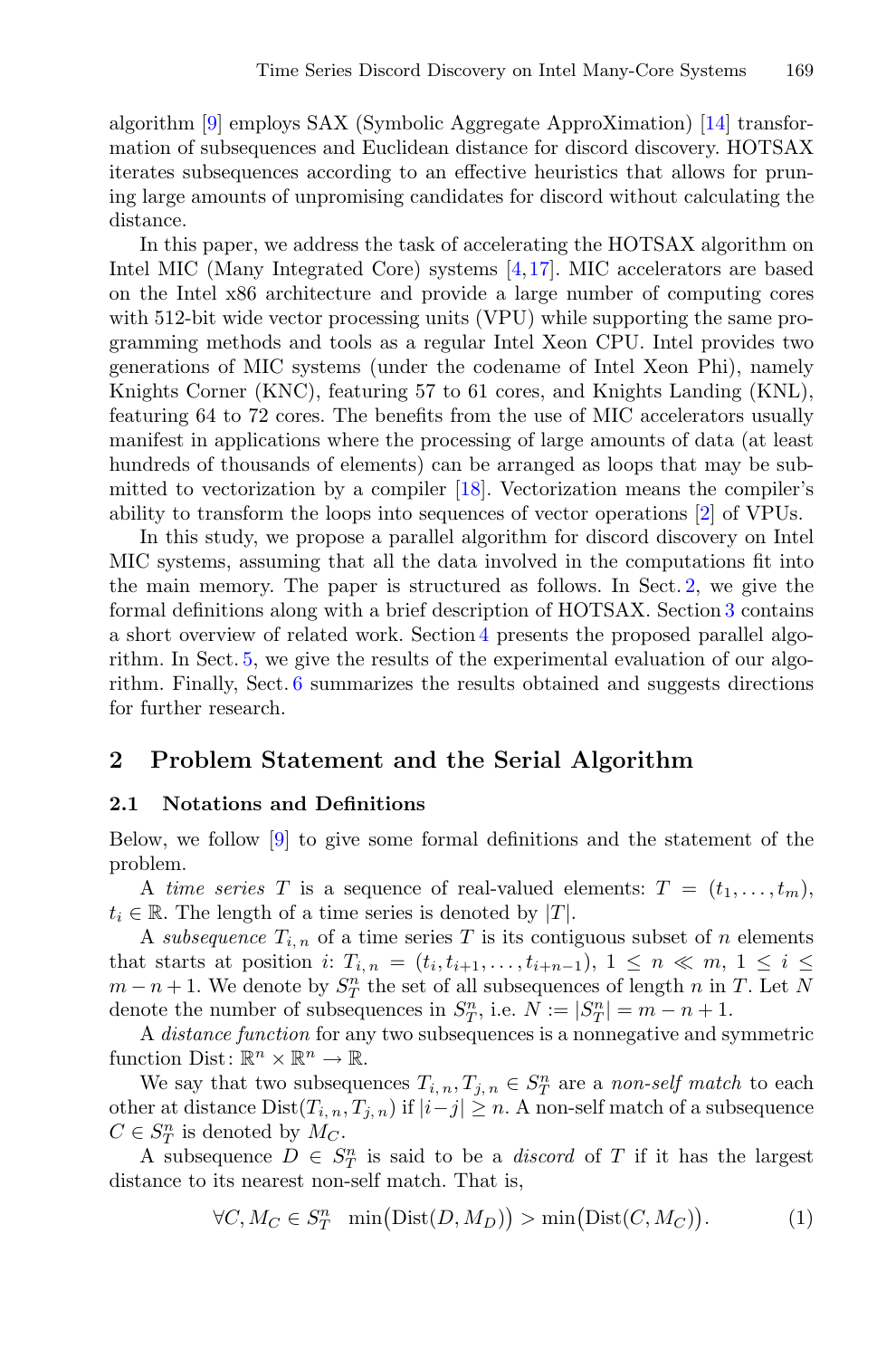As the distance function, we use the ubiquitous Euclidean distance measure, defined as follows. Given two subsequences  $X, Y \in S_T^n$ , the Euclidean distance between them is calculated as

<span id="page-2-0"></span>ED(X, Y) := 
$$
\sqrt{\sum_{i=1}^{n} (x_i - y_i)^2}
$$
 (2)

#### **2.2 The Serial Algorithm**

The HOTSAX algorithm [\[9\]](#page-12-0) consists of two stages. At the first stage, HOTSAX converts each subsequence of the input time series into its SAX representation [\[14\]](#page-13-0). Then the algorithm forms an array of SAX words and counts how often each word occurs. Afterward, it builds a prefix trie with each leaf containing a list of all array indices that map to that terminal node. At the second stage, the algorithm scans subsequences via the trie and discovers a discord. We below describe these stages in more detail.

The algorithm consequentially applies z-normalization, PAA transformation, and SAX transformation to a given subsequence to produce its SAX word.

We define the *z*-normalization of a subsequence  $C \in S_n^T$  as a subsequence  $\hat{C} = (\hat{c}_1, \ldots, \hat{c}_n)$  in which

<span id="page-2-1"></span>
$$
\hat{c}_i = \frac{c_i - \mu}{\sigma}, \ 1 \le i \le n; \n\mu = \frac{1}{n} \sum_{i=1}^n c_i, \ \sigma^2 = \frac{1}{n} \sum_{i=1}^n c_i^2 - \mu^2.
$$
\n(3)

The *PAA (Piecewise Aggregate Approximation)* [\[14](#page-13-0)] represents a subsequence  $C = (c_1, \ldots, c_n)$  as a vector  $\overline{C} = (\overline{c_1}, \ldots, \overline{c}_w)$  in a w-dimensional space, for a certain parameter  $w \leq n$ ; moreover, the *i*-th coordinate of  $\overline{C}$  is calculated as follows: *n*

<span id="page-2-2"></span>
$$
\overline{c}_i = \frac{w}{n} \cdot \sum_{j=\frac{n}{w} \cdot (j-1)+1}^{\frac{n}{w} \cdot j} c_j.
$$
\n
$$
(4)
$$

Next, the PAA representation is coded through the *SAX (Symbolic Aggregate approXimation*) [\[14](#page-13-0)] transformation. For a given subsequence  $C = (c_1, \ldots, c_n)$ , its SAX word  $\hat{C} = (\hat{c}_1, \ldots, \hat{c}_w)$  is produced as follows. Assume we have an alphabet  $\mathcal{A} = (\alpha_1, \ldots, \alpha_{|\mathcal{A}|})$  to map a vector  $\overline{C}$  into a word  $\hat{C}$ ; here,  $|\mathcal{A}|$  is the alphabet cardinality, and  $\alpha_1 = \alpha'$ ,  $\alpha_2 = \beta'$ ,  $\alpha_3 = \alpha'$ , and so on. Then,

<span id="page-2-3"></span>
$$
\hat{c}_i = \alpha_i \Leftrightarrow \beta_{j-1} \le \hat{c}_i < \beta_j,\tag{5}
$$

where  $\beta_i$  are *breakpoints* [\[14](#page-13-0)] defined as a sorted list of numbers,  $\mathcal{B} := (\beta_0, \beta_1, \dots, \beta_n)$  $\beta_{|\mathcal{A}|-1}, \beta_{|\mathcal{A}|}$ , such that  $\beta_0 := -\infty$ ,  $\beta_{|\mathcal{A}|} := +\infty$ , and the area under the  $N(0, 1)$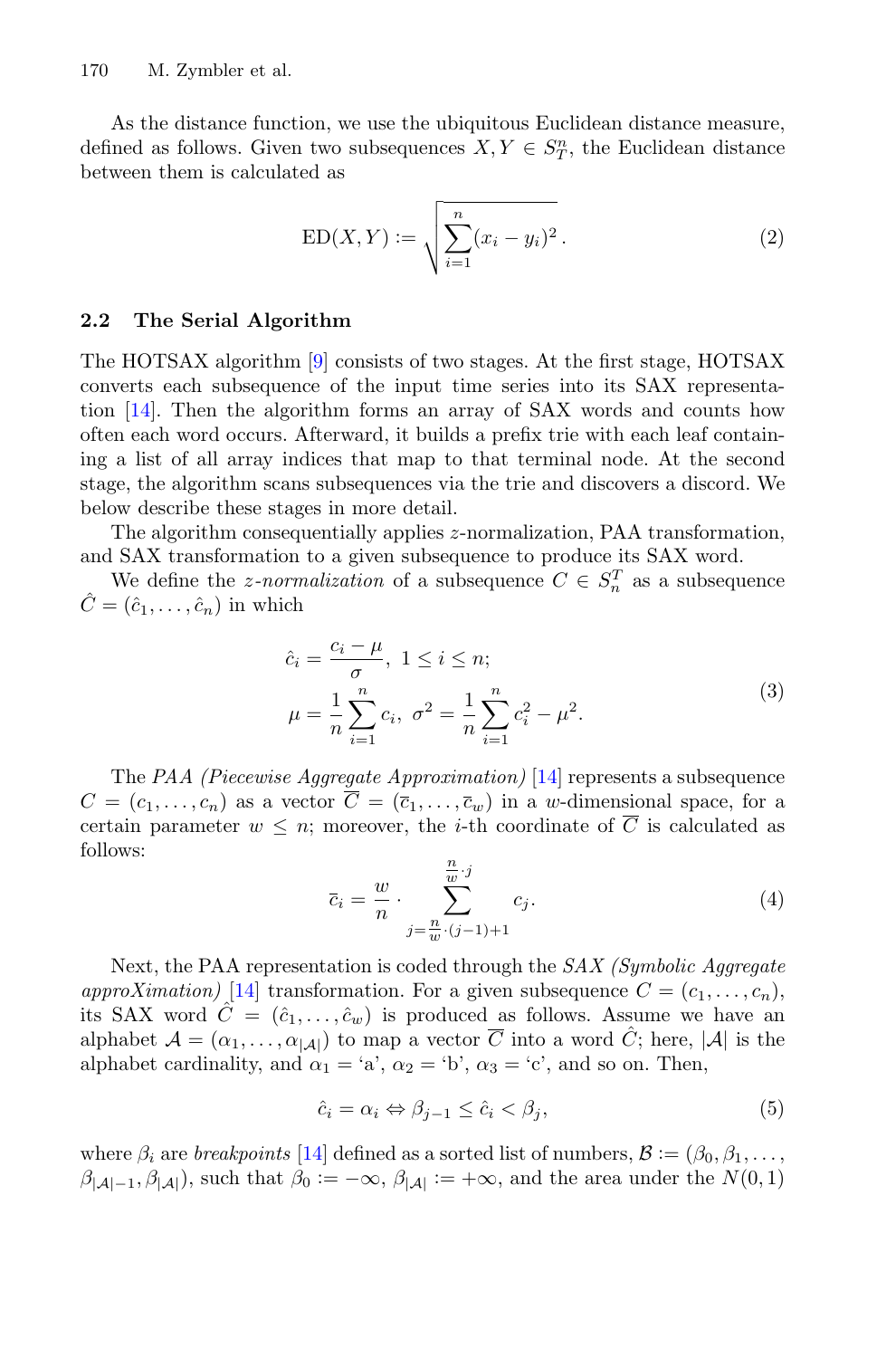Gaussian curve between  $\beta_i$  and  $\beta_{i+1}$  equals  $\frac{1}{|A|}$ . The breakpoints may be determined by looking them up in a statistical table [\[9](#page-12-0)]. It has been confirmed empirically that  $w = 3.4$  and  $|\mathcal{A}| = 3.4$  are suitable values for the discovery of time-series discords in a wide spectrum of subject areas [\[9](#page-12-0)].

Further, the algorithm produces an array of SAX words, counts the frequency of each word, and builds a prefix trie to store this information. The *prefix trie* [\[6\]](#page-12-4) is a tree in which each edge is labeled with a symbol from the  $A$  alphabet in such a manner that all the edges connecting a node with its children are labeled with different symbols. The SAX word that corresponds to a leaf of the prefix trie is obtained by concatenation of all the characters that label the edges from the root to the leaf. Each leaf stores a sorted list of all array indices of the respective SAX word.

<span id="page-3-0"></span>

| Alg. 1 HOTSAX(IN T, n; OUT $pos_{bsf}, dist_{bsf}$ )                               |  |  |  |  |
|------------------------------------------------------------------------------------|--|--|--|--|
| 1: $dist_{bsf} \leftarrow 0$ ; $dist_{min} \leftarrow \infty$                      |  |  |  |  |
| 2: for $C_i \in (NearDiscords \cdot Others)$ do                                    |  |  |  |  |
| for $C_j \in (Neighbors(C_i) \cdot Strangers(C_i))$ do<br>3:                       |  |  |  |  |
| $dist \leftarrow ED(C_i, C_i)$<br>4:                                               |  |  |  |  |
| if $dist < dist_{bsf}$ then<br>5:                                                  |  |  |  |  |
| break<br>6:                                                                        |  |  |  |  |
| 7:<br>$dist_{min} \leftarrow min(dist, dist_{min})$                                |  |  |  |  |
| 8:<br>$dist_{bsf} \leftarrow \max(dist_{min}, dist_{bsf}); pos_{bsf} \leftarrow i$ |  |  |  |  |
| 9: return $\{pos_{bsf}, dist_{bsf}\}\$                                             |  |  |  |  |

Algorithm [1](#page-3-0) presents the HOTSAX pseudo code. The algorithm takes a time series and a discord length and returns the index of the discord as well as the distance to its nearest neighbor subsequence. The algorithm looks through all the pairs of subsequences of the time series, calculates the Euclidean distance between them, and finds the maximum among the distances to nearest neighbors. The subsequence having the maximum distance to its nearest neighbor is a discord. The subsequences are iterated through two nested loops. Throughout the iterations, unpromising subsequences are pruned without calculating their distances. A subsequence is said to be unpromising if some of its neighbors is closer to it than the current maximum of the distances to all the nearest neighbors.

HOTSAX iterates subsequences according to a heuristic rule that enables pruning large amounts of unpromising subsequences. For this, the algorithm employs the following four sets of subsequences. The NearDiscords set contains subsequences with the least frequent SAX words; the Others set contains the rest of the subsequences. For a given subsequence C, the  $Neighbors(C)$  set contains the subsequences whose SAX words match the SAX word of C. Conversely, the  $Strangers(C)$  set contains the subsequences whose SAX words differ from that of C. The heuristics prescribes the following order for the iteration of subsequences. In the outer loop, subsequences from the NearDiscords set should be considered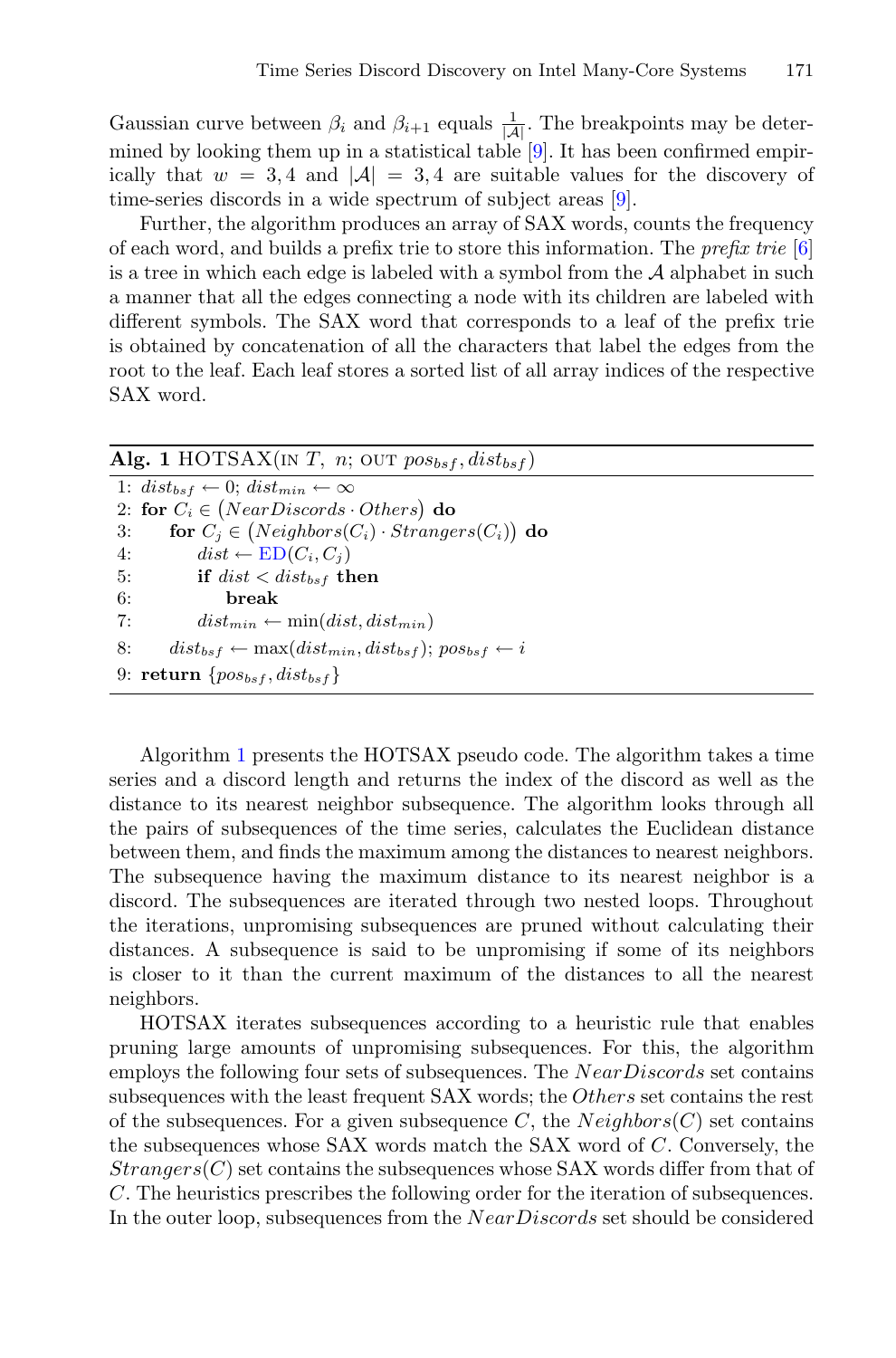first, and then those from the *Others* set. In the inner loop, subsequences from the Neighbors set are considered first, and then those from the Strangers set.

## <span id="page-4-0"></span>**3 Related Work**

Following their introduction in [\[9\]](#page-12-0), time-series discords and the HOTSAX algorithm have motivated considerable interest and follow-up work. Discords are applied for discovering abnormal heart rhythm in ECG [\[5](#page-12-5)], weird patterns of electricity consumption [\[1\]](#page-12-6), unusual shapes [\[20](#page-13-3)], and others.

Among the attempts made to improve HOTSAX, we can mention the following. The *iSAX* algorithm [\[16\]](#page-13-4) and the *HOTiSAX* algorithm [\[3\]](#page-12-7) are the most direct enhancements to HOTSAX based on the indexable SAX transformation. A different approach is used in the *WAT* algorithm [\[7](#page-12-8)], in which Haar wavelets are employed instead of SAX transformations for time-series approximation. Another worth-noting example is the *Hash DD* algorithm [\[19](#page-13-5)], which makes use of a hash table as an alternative to the prefix trie. We should also mention the *BitClusterDiscord* algorithm [\[13\]](#page-13-6), which resorts to clustering of the bit representation of subsequences.

With reference to parallel discord discovery, we can draw attention to the following developments for computing systems with distributed memory. The *PDD (Parallel Discord Discovery)* algorithm [\[8](#page-12-9)] employs a Spark cluster [\[24\]](#page-14-0) to split time series into fragments that are processed separately. PDD puts forward the Distributed Discord Estimation (DDE) method, which estimates the discord's distance to the nearest neighbor and minimizes the communication between computing nodes. Next, for each subsequence, PDD calculates the distance to its nearest neighbor and updates both pos*bsf* and dist*bsf* . A bulk of continuous subsequences is transmitted and calculated in batch mode to reduce message passing overhead. During this process, the early abandon technique is used to reduce computational complexity. Although PDD outruns HOTSAX, message passing between cluster nodes is a potential cause of significant degradation of the algorithm's performance as the number of nodes increases.

In [\[22](#page-14-1)], Yankov *et al.* propose a disk-aware algorithm (for brevity, referred to as *DADD, Disk-Aware Discord Discovery*) based on the concept of a *range* discord. For a given range r, the algorithm finds all discords at a distance of at least  $r$  from their nearest neighbor. The algorithm performs in two phases, namely candidate selection and discord refinement, with each phase requiring one linear scan through the time series on disk. By running HOTSAX for a uniformly random sample of the whole time series, which fits in the main memory, one can obtain the r parameter as the  $dist_{bsf}$  value of the discord found  $[22]$ . Later, in [\[23](#page-14-2)], Yankov *et al.* presented a parallel version of DADD based on the MapReduce paradigm (for brevity, we denote the corresponding algorithm by *MR-DADD*). We should also mention the *DDD* (*Distributed Discord Discovery*) algorithm [\[21](#page-13-7)], which parallelizes DADD through a Spark cluster [\[24\]](#page-14-0). As opposed to DADD and MR-DADD, DDD computes the distance without taking advantage of an upper bound for early abandoning, which would increase the algorithm's performance.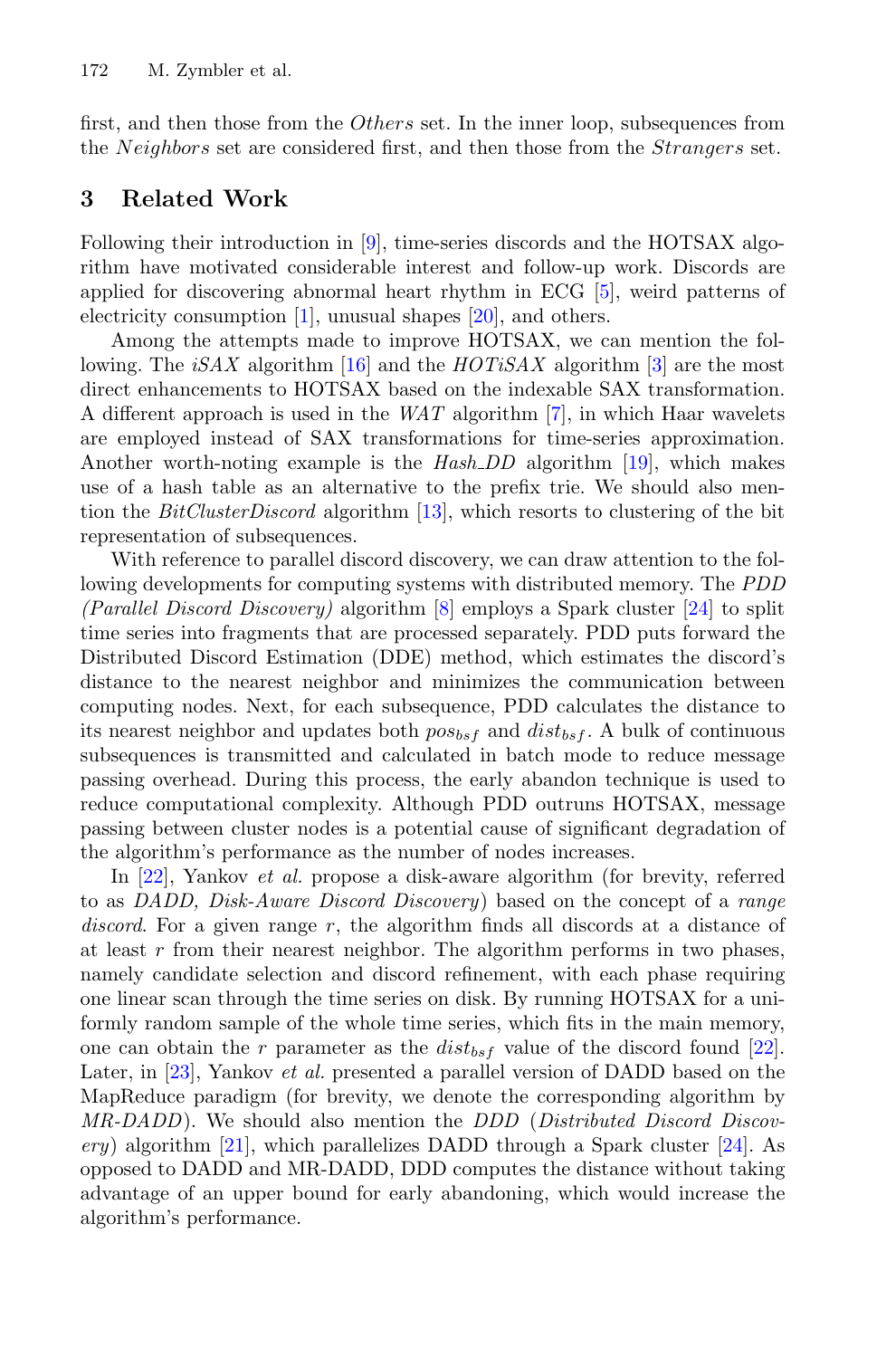To the best of our knowledge, no attempts have been made to parallelize HOTSAX for multi-core CPUs or many-core accelerators. Such an algorithm might be useful, though, both when time series fit in the main memory  $(e.g.,)$ to discover discords in ECG time series with tens of millions of elements) and in the case of disk-aware discord discovery as a sub-algorithm to obtain the r parameter quickly.

### <span id="page-5-0"></span>**4 Accelerating Discord Discovery on Intel MIC Systems**

The parallelization of the HOTSAX algorithm for the Intel MIC platform employs thread-level parallelism and OpenMP technology [\[15](#page-13-8)]. It is based on the following ideas: separate parallelization of outer and inner loops that iterate subsequences, use the square of the Euclidean distance, and use matrix representation of data.

At the first stage of HOTSAX, a *matrix data layout* enables an effective parallelization of computations in [\(3\)](#page-2-1), [\(4\)](#page-2-2), and [\(5\)](#page-2-3) through OpenMP. In addition, matrix data structures are aligned in the main memory, so the calculations are organized with as many vectorizable loops as possible. We avoid unaligned memory access since it can cause inefficient vectorization due to time overhead for loop peeling [\[2](#page-12-3)]. Since OpenMP is more suitable to process matrices than trees, we employ a set of matrix data structures that store the same information as the prefix trie.

At the second stage of HOTSAX, distances between subsequences can be calculated independently by different threads of the parallel application. The parallel iteration of subsequences from the NearDiscords, Others, Neighbors, and Strangers sets can be performed *separately* and *differently* for the outer and the inner loops, depending on the number of running threads and the cardinality of the above-mentioned sets. To speed up the computations in [\(2\)](#page-2-0), *the squareroot calculation can be omitted* since this does not change the relative ranking of potential discords (indeed, the ED function is monotonic and concave).

In Sects. [4.1](#page-5-1) and [4.2,](#page-6-0) we will show an approach to the implementation of these ideas.

#### <span id="page-5-1"></span>**4.1 Parallel Implementation of the Algorithm**

To parallelize HOTSAX, we split the algorithm into two steps, namely *finding* and *refinement* (see Algorithm [2](#page-6-1) and Algorithm [3,](#page-6-2) respectively; cf. Algorithm [1\)](#page-3-0). In the finding step, the iteration in the outer loop involves only subsequences from the NearDiscords set. At the same time, only the inner loop is parallelized since the number of least frequent SAX words (i.e. the cardinality of the NearDiscords set) is potentially less than the number of threads the algorithm is running on.

In the refinement step, the iteration in the outer loop involves only subsequences from the Others set; the outer loop is parallelized, in view of the fact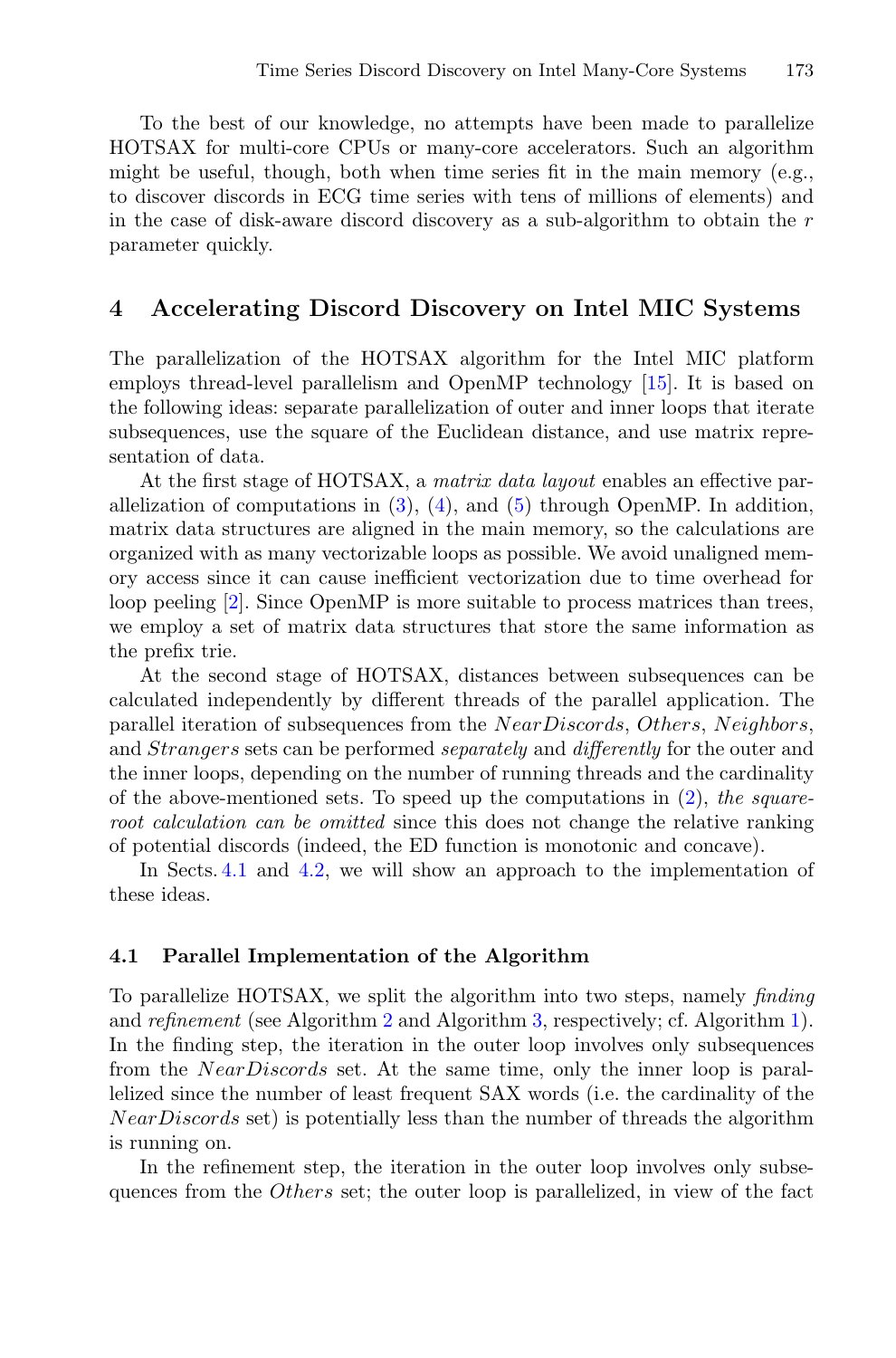Alg. 2 PHIDISCORDDISCOVERY-FIND(IN T, n; OUT  $pos_{bsf}, dist_{bsf}$ )

```
1: dist_{bsf} \leftarrow 0; dist_{min} \leftarrow \infty2: for C_i \in NearDiscords do<br>3: #pragma omp parallel fo
 3: # pragma omp parallel for<br>4: for C_i \in (Neighbors(C_i))4: for C_j \in (Neighbors(C_i) \cdot Strangers(C_i)) do
 5: ED}^2(C_i, C_j)<br>6: if d < distuss the
                 if d < dist_{bsf} then
 7: break
 8: dist_{min} \leftarrow \min(d, dist_{min})<br>9: dist_{best} \leftarrow \max(dist_{min}, dist_{bs})9: dist_{bsf} \leftarrow \max(dist_{min}, dist_{bsf})<br>10: if dist_{bsf} < dist_{min} then
            if dist_{bsf} < dist_{min} then
11: pos_{bsf} \leftarrow i12: return \{pos_{bsf}, dist_{bsf}\}
```
<span id="page-6-1"></span>Alg. 3 PHIDISCORDDISCOVERY-REFINE(IN T, n; OUT  $pos_{bsf}$ ,  $dist_{bsf}$ )

```
1: dist_{bsf} \leftarrow 0; dist_{min} \leftarrow \infty2: #pragma omp parallel for
 3: for C_i \in Others do<br>4: for C_j \in (Neigh)4: for C_j \in (Neighbors(C_i) \cdot Strangers(C_i)) do
 5: ED}^2(C_i, C_j)<br>6: if d < dist_{bsf} the
              if d < dist_{bsf} then
 7: break
 8: dist_{min} \leftarrow min(d, dist_{min})9: dist_{bsf} \leftarrow \max(dist_{min}, dist_{bsf})<br>10: if dist_{bsf} < dist_{min} then
          if dist_{bsf} < dist_{min} then
11: pos_{bsf} \leftarrow i12: return \{pos_{bsf}, \sqrt{dist_{bsf}}\}
```
<span id="page-6-2"></span>that the cardinality of the *Others* set is potentially greater than the number of threads the algorithm is running on.

In both steps, the loop is parallelized by the standard OpenMP compiler directive #pragma omp parallel for. Pruning unpromising subsequences results in uneven computational loading of threads. Therefore, to increase the efficiency of the parallel algorithm, we add to the above-mentioned #pragma the schedule (dynamic) parameter, which dynamically distributes loop iterations among threads. The statements in the loop body that calculates the squared Euclidean distances are vectorized by the compiler.

#### <span id="page-6-0"></span>**4.2 Internal Data Layout**

The parallel algorithm employs the data structures depicted in Fig. [1.](#page-7-0) The time series is stored as a matrix of aligned subsequences to enable computations over aligned data with as many auto-vectorizable loops as possible. Let us denote by  $width_{VPU}$  the number of floats stored in the VPU. If n (i.e. the length of the discord to be discovered) is not a multiple of  $width_{VPU}$ , then the subsequence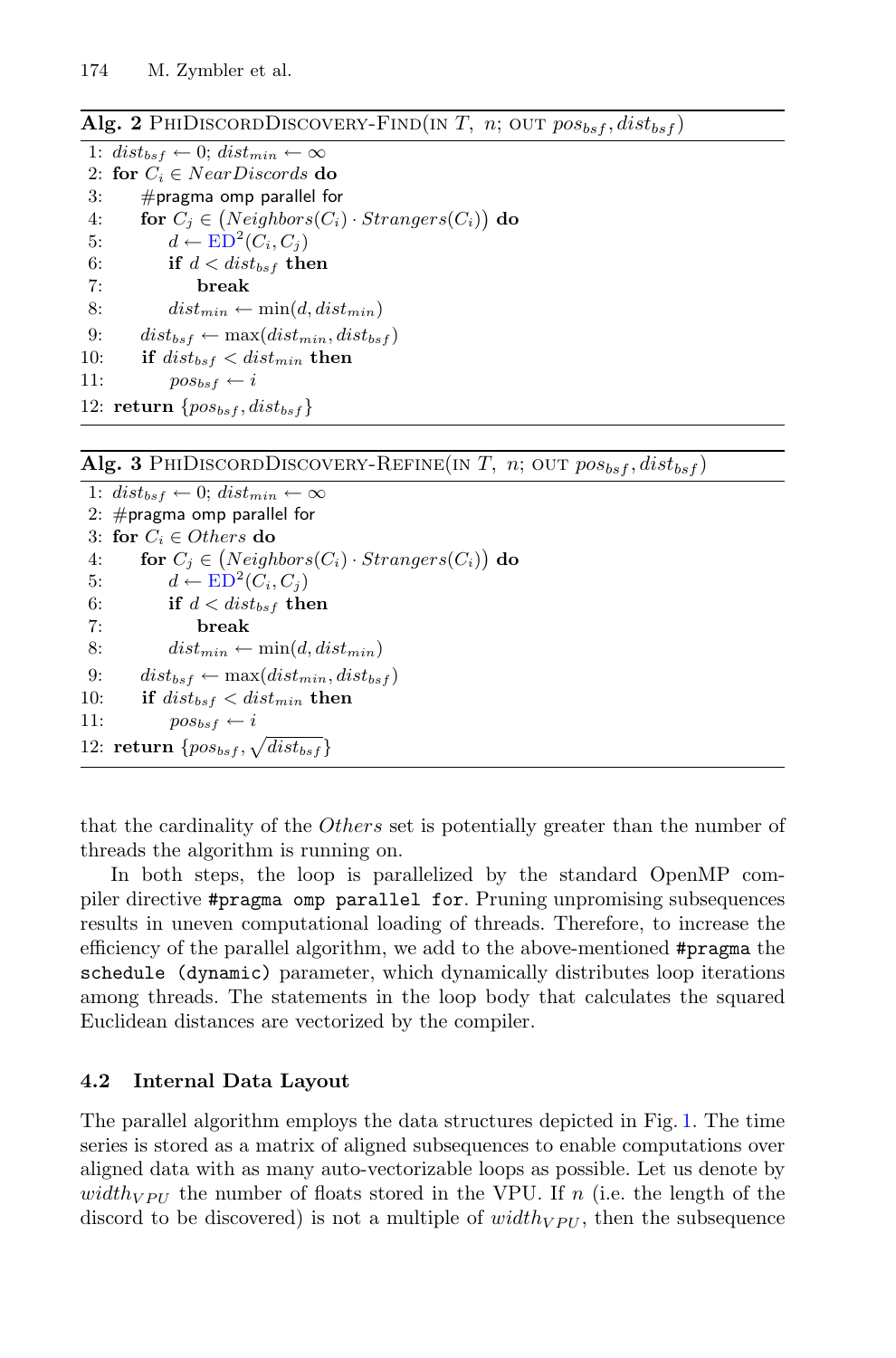

<span id="page-7-0"></span>**Fig. 1.** Data layout of the algorithm

is padded with zeroes, with a number of zeroes pad :=  $width_{VPI} - (n \text{ mod } 1)$  $width_{VPU}$ ). The aligned subsequence  $\tilde{T}_{i,n}$  is defined as follows:

$$
\tilde{T}_{i,n} := \begin{cases} t_i, t_{i+1}, \dots, t_{i+n-1}, \overbrace{0,0,\dots,0}^{pad}, & \text{if } n \text{ mod } width_{VPU} > 0; \\ t_i, t_{i+1}, \dots, t_{i+n-1}, & \text{otherwise.} \end{cases} (6)
$$

The *subsequence matrix*  $S_T^n \in \mathbb{R}^{N \times (n + pad)}$  is defined as

$$
S_T^n(i,j) := \tilde{t}_{i+j-1}.\tag{7}
$$

The *matrix of PAA codes*  $PAA_T^{n,w} \in \mathbb{R}^{N \times w}$  contains the data calculated in accordance with [\(4\)](#page-2-2).

The *matrix of SAX words*  $S A X_T^{n, A} \in \mathbb{N}^{N \times w}$  contains the data calculated according to [\(5\)](#page-2-3).

The *index of potential discords* is an ascending-ordered array  $Cand \in \mathbb{N}^N$ that contains the indices of those subsequences of  $S_T^n$  having the least frequent SAX words in  $SAX_T^{n,\mathcal{A}}$ . The index of potential discords determines the order of iteration of subsequences that can be discords and is formally defined in the following way:

<span id="page-7-1"></span>
$$
Cand(i) = k \Leftrightarrow F_{SAX}(k) = \min_{1 \le j \le N} F_{SAX}(j) \wedge
$$
  

$$
\forall i < j \quad Cand(i) < Cand(j).
$$

$$
(8)
$$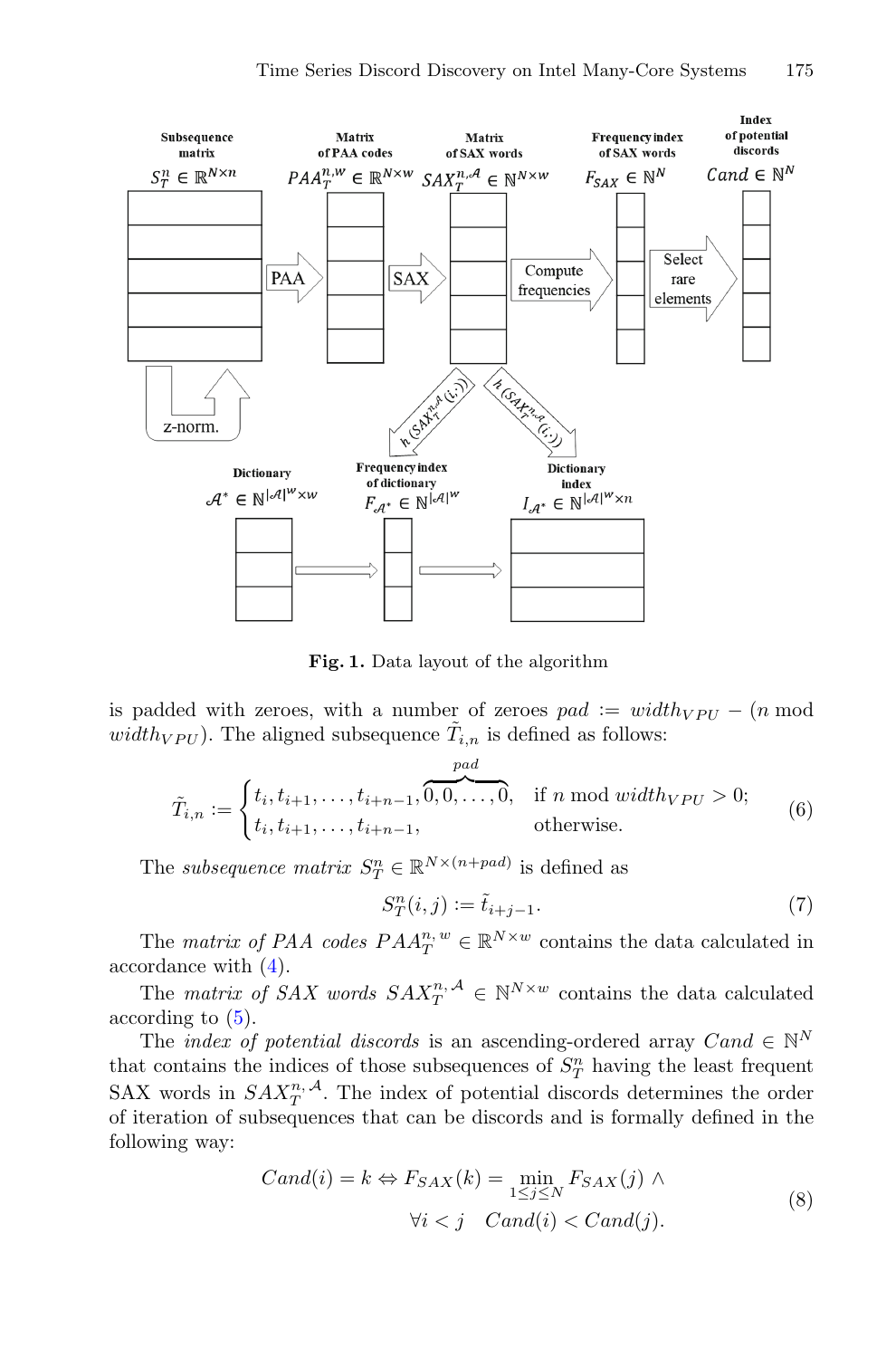In [\(8\)](#page-7-1),  $F_{SAX} \in \mathbb{N}^N$  is an array that stores the *frequency indices of SAX words* and is defined as

$$
F_{SAX}(i) = k \Leftrightarrow |\{j \mid SAX_T^{n, \mathcal{A}}(j, \cdot) = SAX_T^{n, \mathcal{A}}(i, \cdot)\}| = k. \tag{9}
$$

The *dictionary* is a matrix  $A^* \in \mathbb{N}^{dict_{size}\times w}$  that contains all possible wlength words in the alphabet  $A$ . The dictionary is generated according to the algorithm proposed in [\[11\]](#page-13-9), and all symbols in a word (the elements in a row of the matrix), as well as all words (the rows of the matrix), are ascending-ordered. The cardinality of the dictionary dict*size* is calculated as follows:

$$
dict_{size} := \bar{A}_{|\mathcal{A}|}^{w} = |\mathcal{A}|^{w}.
$$
 (10)

It has been empirically confirmed that such small values as  $w = 4$  and  $|\mathcal{A}| = 4$ are the best suited for virtually any time-series task from any subject area [\[9\]](#page-12-0). Therefore, the dictionary fits well in the main memory (indeed,  $dict_{size} \times w =$  $4^4 \times 4 = 256$  elements).

Treating the A alphabet as an ordered sequence of natural numbers  $1, \ldots, |\mathcal{A}|$ , we can define a hash function  $h: \mathbb{N}^w \to \{1, \ldots, dict_{size}\}\)$  to map the words of the alphabet, namely

$$
h(a_1, \dots, a_w) := \sum_{j=1}^{w+1} a_j \cdot w^{w-j-1}.
$$
 (11)

Next, the *dictionary index* is a matrix  $I_{\mathcal{A}^*} \in \mathbb{N}^{dict_{size} \times N}$  comprising the indices of alphabet words contained in the matrix of SAX words. The dictionary index is defined as

$$
I_{\mathcal{A}^*}(i,j) = k \Leftrightarrow \mathcal{A}^*(i,\cdot) = S A X_T^{n,\mathcal{A}}(k,\cdot). \tag{12}
$$

Finally, the *frequency index of the dictionary* is an array  $F_{\mathcal{A}^*} \in \mathbb{N}^{|\mathcal{A}|^w}$  whose elements are the numbers of occurrences of the words of the dictionary in the matrix of SAX words. The frequency index is defined in the following manner:

$$
F_{\mathcal{A}^*}(i) = k \Leftrightarrow k = |\{j \mid \mathcal{A}^*(i, \cdot) = SAX_T^{n, \mathcal{A}}(j, \cdot)\}|. \tag{13}
$$

#### <span id="page-8-0"></span>**5 The Experiments**

#### **5.1 The Experimental Setup**

We evaluated the proposed algorithm in experiments conducted on Intel many- $\alpha$  core systems at the Siberian Supercomputing Center<sup>[1](#page-8-1)</sup> and the South Ural State University [\[12](#page-13-10)] (see Table [1](#page-9-0) for a summary of the hardware involved).

In the first series of experiments, we assessed the performance and scalability of the algorithm while varying the discord length. We measured the run time (after deduction of the I/O time required for reading input data and writing the

<span id="page-8-1"></span><sup>1</sup> [Hardware specifications of the Siberian Supercomputing Center.](http://www.sscc.icmmg.nsc.ru/hardware.html)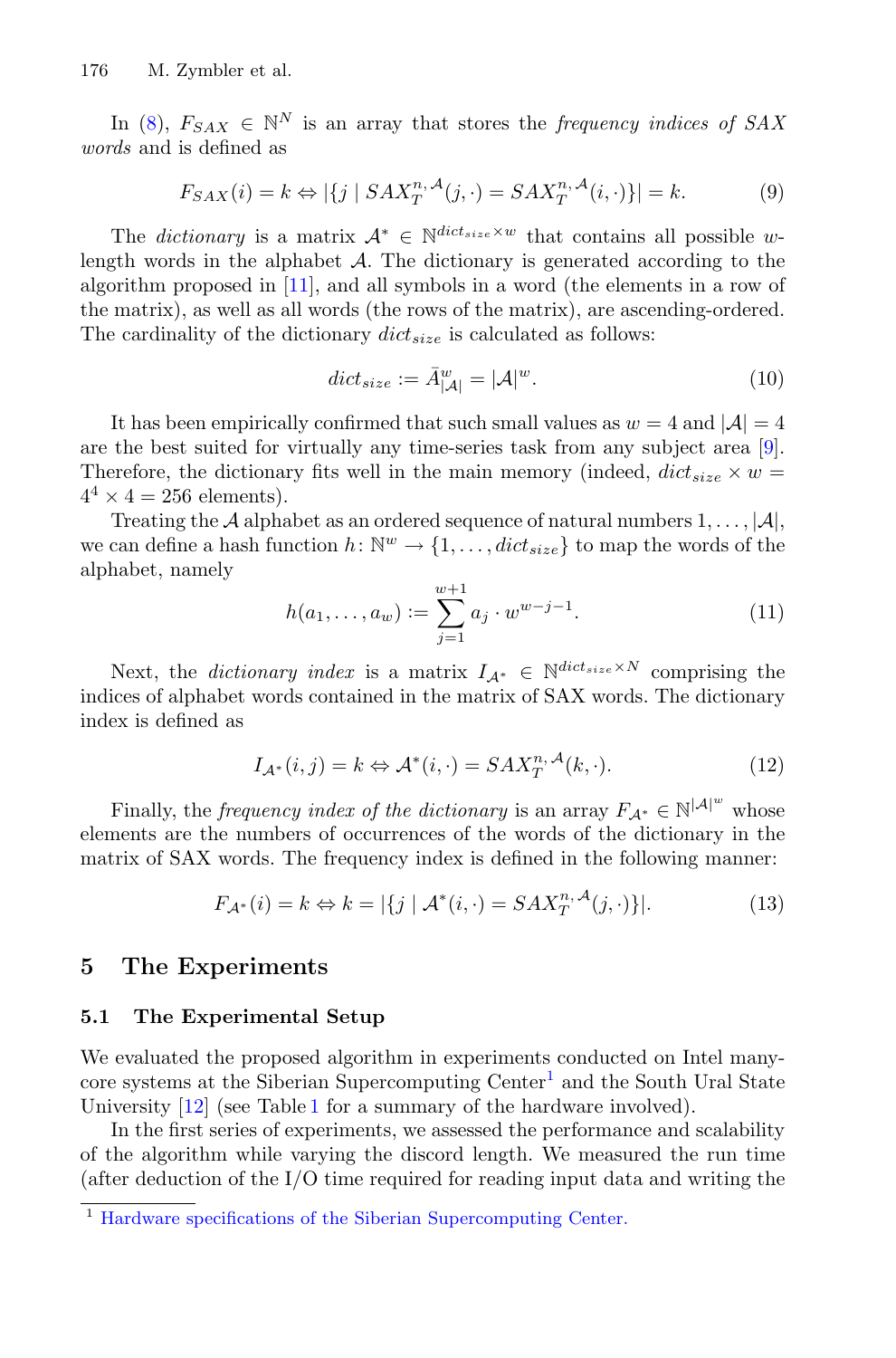<span id="page-9-0"></span>

| Characteristic                 | Intel Xeon CPU |                         | Intel Xeon Phi Accelerator |           |  |
|--------------------------------|----------------|-------------------------|----------------------------|-----------|--|
| Model                          |                | $E5-2630v4$ $E5-2697v4$ | SE10X (KNC)   7290 (KNL)   |           |  |
| Physical cores                 | $2 \times 10$  | $2 \times 16$           | 60                         | 72        |  |
| Hyperthreading factor          | $2\times$      | $2\times$               | $4\times$                  | $4\times$ |  |
| Logical cores                  | 40             | 64                      | 240                        | 288       |  |
| Frequency, GHz                 | 2.2            | 2.6                     | 1.1                        | 1.5       |  |
| VPU size, bit                  | 256            | 256                     | 512                        | 512       |  |
| Peak performance, TFLOPS 0.390 |                | 0.600                   | 1.076                      | 3.456     |  |

**Table 1.** Hardware environment for the experiments

results) and calculated the algorithm's speedup and parallel efficiency, which are defined as follows. The speedup and the parallel efficiency of a parallel algorithm employing k threads are calculated, respectively, as  $s(k) = \frac{t_1}{t_k}$  and  $e(k) = \frac{t_1}{k \cdot t_k}$ , where  $t_1$  and  $t_k$  are the run times of the algorithm when one and k threads, respectively, are employed. We used two synthetic time series considered in [\[8\]](#page-12-9) for evaluation of the PDD algorithm, namely SCD-1M and SCD-10M (with  $10^6$ ) and 10<sup>7</sup> elements, respectively).

In the second series of experiments, we compared the performance of our algorithm against analogs we have already considered: PDD, DDD, and MR-DADD (see Sect. [3\)](#page-4-0). Throughout the experiments, we used the same datasets that were employed for the evaluation of the competitors. We ran our algorithm on an Intel Xeon Phi KNL system (see Table [1\)](#page-9-0) with a reduced number of cores to make the peak performance of our accelerator approximately equal to that of the system on which the corresponding competitor was evaluated. For comparison purposes, we used the run times reported in the respective papers  $[8,21,23]$  $[8,21,23]$  $[8,21,23]$  $[8,21,23]$ (for the DDD and MR-DADD algorithms, we excluded the run time needed to calculate the r parameter).

#### **5.2 Results and Discussion**

Figure [2](#page-10-0) depicts experimental results regarding the algorithm's scalability on the Intel Xeon Phi KNL system. The algorithm showed a 40 to  $60\times$  speedup and a 50 to 85% parallel efficiency (with respect to the length of the discord that is to be found) when the number of threads matches the number of physical cores the algorithm runs on. As expected, the algorithm performs at its best with greater values of the  $m$  and  $n$  parameters (time-series length and discord length, respectively) because this provides a higher computational load. When more than one thread per physical core is employed, the algorithm shows sublinear speedup and an accordingly diminished parallel efficiency, but without a tendency to stagnate or degrade.

Experimental results concerning the algorithm's performance on various Intel many-core systems are depicted in Fig. [3.](#page-10-1) The algorithm performs better on systems with greater numbers of cores. At the same time, when the algorithm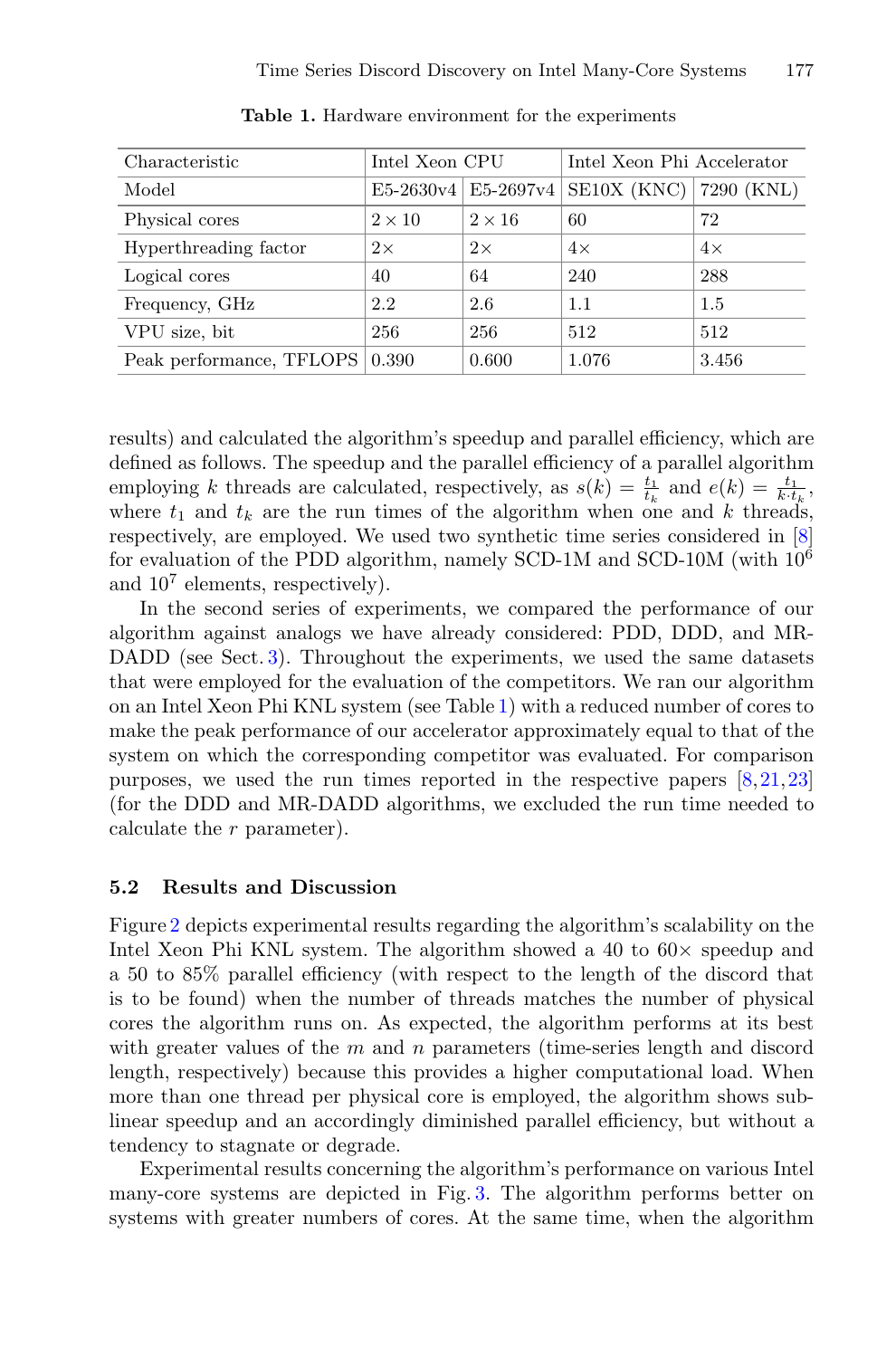![](_page_10_Figure_1.jpeg)

<span id="page-10-0"></span>(b) SCD-10M dataset

![](_page_10_Figure_3.jpeg)

![](_page_10_Figure_4.jpeg)

<span id="page-10-1"></span>**Fig. 3.** Performance of the algorithm

runs on the Intel MIC accelerator, it performs better than when it runs on a node equipped with two Intel Xeon CPUs.

Summing up, the proposed algorithm efficiently utilizes the vectorization capabilities of the many-core system and shows high scalability, especially in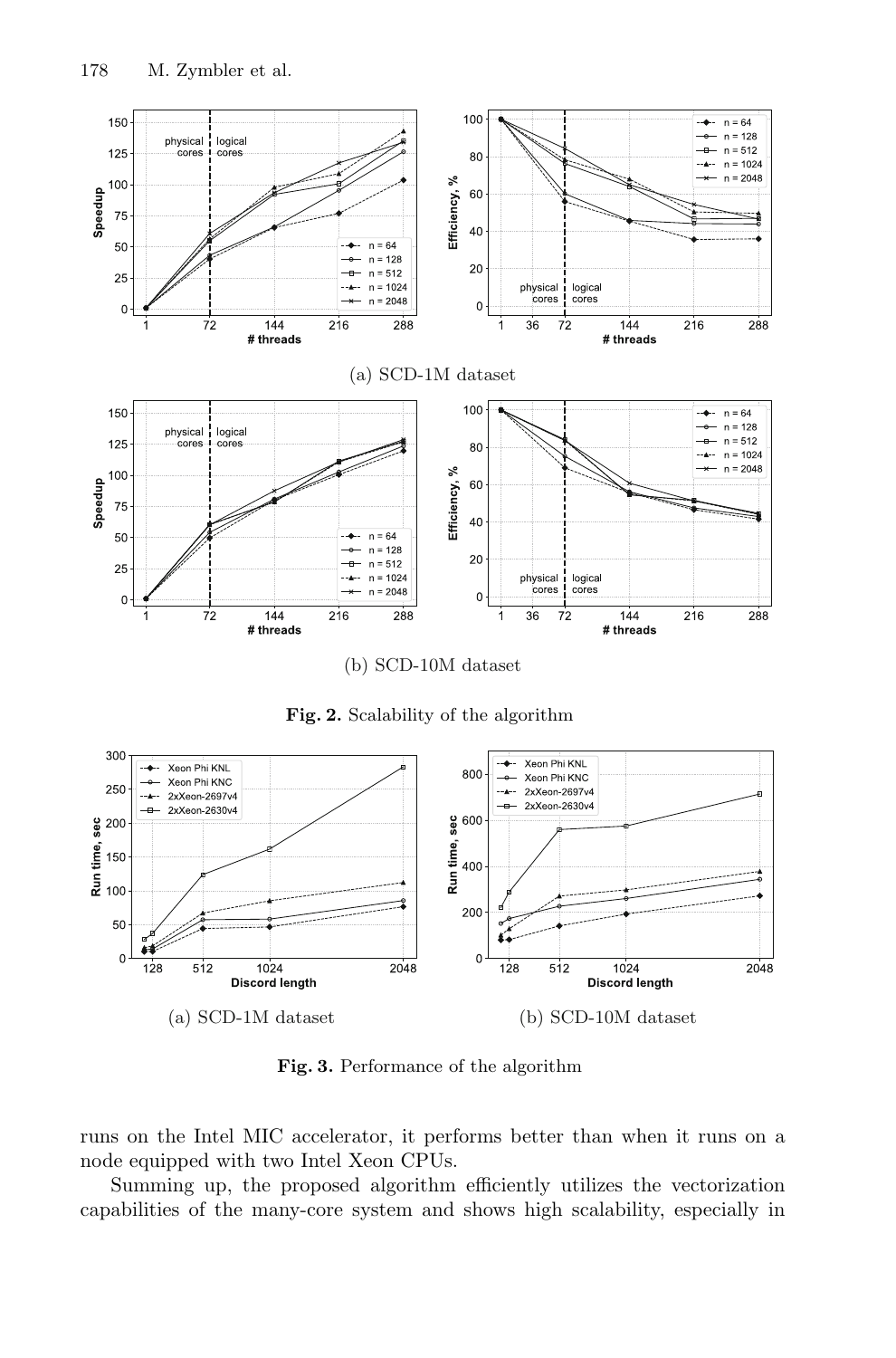<span id="page-11-1"></span>

| Experimental setup           | Performance, s        |          |                                  |           |            |
|------------------------------|-----------------------|----------|----------------------------------|-----------|------------|
| Analog                       |                       |          | Time series $\#$ cores (threads) | Our       | Competitor |
| Competitor                   | Hardware              | length   | of Intel MIC                     | algorithm |            |
| MR-DADD $[23]$ 8 CPU 3.0 GHz |                       | $10^{6}$ | 8(32)                            | 101.6     | 240        |
| DDD[21]                      | 4 CPU 2.13 GHz $10^7$ |          | 4(16)                            | 1 745.3   | 5 3 8 2    |
| $PDD$ $[8]$                  | 10 CPU 1.2 GHz $10^7$ |          | 10(40)                           | 833.3     | 399 600    |

**Table 2.** Comparison of the proposed algorithm with analogs

case of high computational load due to greater time-series length and discord length (tens of millions and tens of thousands of elements, respectively).

Table [2](#page-11-1) summarizes the performance of the proposed algorithm compared with analogs. We can see that our algorithm outruns its competitors. PDD is far behind due to a significant overhead caused by message passing among cluster nodes. The reason for DDD and MR-DADD being inferior to our algorithm is disk I/O overhead, which can amount to a half of the whole run time of the algorithm. In addition to the use of the main memory rather than the disk, our algorithm also takes advantage of the vectorization capabilities of the Intel MIC accelerator. We may conclude that the parallel algorithm we have proposed should be preferred over similar disk-aware parallel algorithms for discord discovery in the case when time series fit in the main memory.

#### <span id="page-11-0"></span>**6 Conclusions**

In this paper, we addressed the task of accelerating the discovery of time series discords on Intel MIC (Many Integrated Core) systems. A discord is a refinement of the concept of an anomalous subsequence (i.e. a subsequence that is the least similar to all the other subsequences) of a time series. Discord discovery is applied in a wide range of subject areas involving time series: medicine, economics, climate modeling, and others.

We proposed a novel parallel algorithm for discord discovery on Intel MIC systems in the case of time series that fit in the main memory. Our algorithm parallelizes the serial HOTSAX algorithm by Keogh *et al.* [\[9](#page-12-0)]. The parallelization makes use of thread-level parallelism and OpenMP technology and is based on the following ideas: separation of parallelization of iteration loops, use of the squared Euclidean distance, and application of matrix layout for algorithm's data.

The proposed algorithm showed high scalability throughout the experimental evaluation, especially in the case of high computational load due to greater time series length and discord length (tens of millions and tens of thousands of elements, respectively). Moreover, the experiments showed that our algorithm outperforms analogous disk-aware parallel algorithms for discord discovery when time series fit in the main memory.

In further studies, we plan to elaborate versions of the algorithm for other hardware platforms, namely GPU accelerators and cluster systems with nodes based on Intel MIC or GPU accelerators.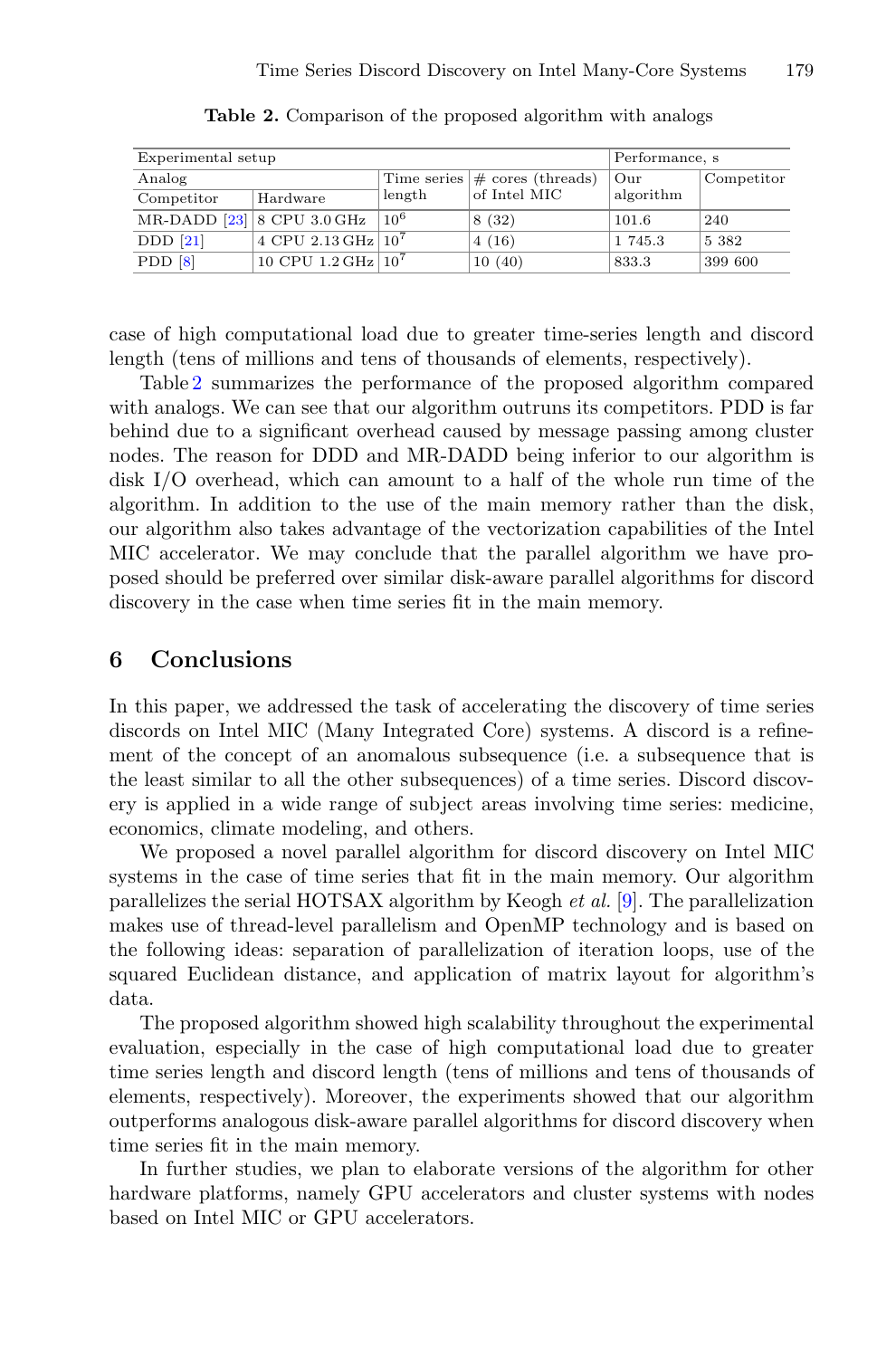**Acknowledgments.** This work was financially supported by the Russian Foundation for Basic Research (grant No. 17-07-00463) and by the Ministry of Science and Higher Education of the Russian Federation (government orders 2.7905.2017/8.9 and 14.578.21.0265).

The authors thank the Siberian Supercomputer Center (Novosibirsk, Russia) and the South Ural State University (Chelyabinsk, Russia) for the computational resources provided.

## **References**

- <span id="page-12-6"></span>1. Ameen, J., Basha, R.: Mining time series for identifying unusual sub-sequences with applications. In: First International Conference on Innovative Computing, Information and Control, ICICIC 2006, Beijing, China, 30 August–1 September 2006, pp. 574–577. IEEE Computer Society (2006). [https://doi.org/10.1109/ICICIC.2006.](https://doi.org/10.1109/ICICIC.2006.115) [115](https://doi.org/10.1109/ICICIC.2006.115)
- <span id="page-12-3"></span>2. Bacon, D.F., Graham, S.L., Sharp, O.J.: Compiler transformations for highperformance computing. ACM Comput. Surv. **26**(4), 345–420 (1994). [https://doi.](https://doi.org/10.1145/197405.197406) [org/10.1145/197405.197406](https://doi.org/10.1145/197405.197406)
- <span id="page-12-7"></span>3. Buu, H.T.Q., Anh, D.T.: Time series discord discovery based on iSAX symbolic representation. In: 3rd International Conference on Knowledge and Systems Engineering, KSE 2011, Hanoi, Vietnam, 14–17 October 2011, pp. 11–18. IEEE Computer Society (2011). <https://doi.org/10.1109/KSE.2011.11>
- <span id="page-12-2"></span>4. Chrysos, G.: Intel<sup>R</sup> Xeon Phi coprocessor (codename Knights Corner). In: 2012 IEEE Hot Chips 24th Symposium (HCS), Cupertino, CA, USA, 27–29 August 2012, pp. 1–31 (2012). <https://doi.org/10.1109/HOTCHIPS.2012.7476487>
- <span id="page-12-5"></span>5. Chuah, M.C., Fu, F.: ECG anomaly detection via time series analysis. In: Thulasiraman, P., He, X., Xu, T.L., Denko, M.K., Thulasiram, R.K., Yang, L.T. (eds.) ISPA 2007. LNCS, vol. 4743, pp. 123–135. Springer, Heidelberg (2007). [https://](https://doi.org/10.1007/978-3-540-74767-3_14) [doi.org/10.1007/978-3-540-74767-3](https://doi.org/10.1007/978-3-540-74767-3_14) 14
- <span id="page-12-4"></span>6. Fredkin, E.: Trie memory. Commun. ACM **3**(9), 490–499 (1960). [https://doi.org/](https://doi.org/10.1145/367390.367400) [10.1145/367390.367400](https://doi.org/10.1145/367390.367400)
- <span id="page-12-8"></span>7. Fu, A.W., Leung, O.T.-W., Keogh, E., Lin, J.: Finding time series discords based on haar transform. In: Li, X., Za¨ıane, O.R., Li, Z., et al. (eds.) ADMA 2006. LNCS (LNAI), vol. 4093, pp. 31–41. Springer, Heidelberg (2006). [https://doi.org/](https://doi.org/10.1007/11811305_3) [10.1007/11811305](https://doi.org/10.1007/11811305_3) 3
- <span id="page-12-9"></span>8. Huang, T., et al.: Parallel discord discovery. In: Bailey, J., Khan, L., Washio, T., Dobbie, G., Huang, J.Z., Wang, R. (eds.) PAKDD 2016. LNCS (LNAI), vol. 9652, pp. 233–244. Springer, Cham (2016). [https://doi.org/10.1007/978-3-319-31750-](https://doi.org/10.1007/978-3-319-31750-2_19) 2 [19](https://doi.org/10.1007/978-3-319-31750-2_19)
- <span id="page-12-0"></span>9. Keogh, E.J., Lin, J., Fu, A.W.: HOT SAX: efficiently finding the most unusual time series subsequence. In: Proceedings of the 5th IEEE International Conference on Data Mining, ICDM 2005, Houston, Texas, USA, 27–30 November 2005, pp. 226–233. IEEE Computer Society (2005). <https://doi.org/10.1109/ICDM.2005.79>
- <span id="page-12-1"></span>10. Keogh, E.J., Lonardi, S., Ratanamahatana, C.A.: Towards parameter-free data mining. In: Kim, W., Kohavi, R., Gehrke, J., DuMouchel, W. (eds.) Proceedings of the 10th ACM SIGKDD International Conference on Knowledge Discovery and Data Mining, Seattle, Washington, USA, 22–25 August 2004, pp. 206–215. ACM (2004). <https://doi.org/10.1145/1014052.1014077>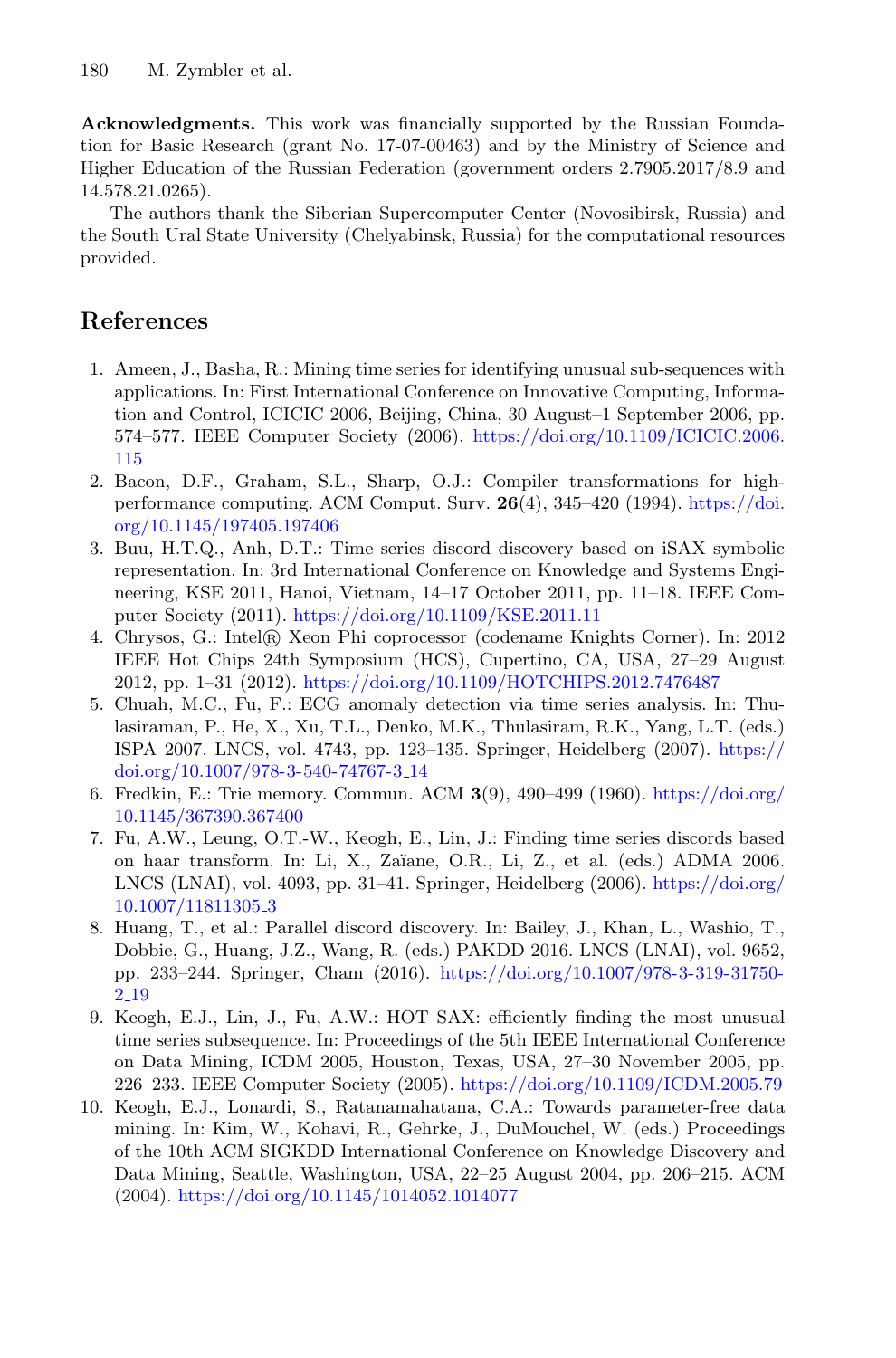- <span id="page-13-9"></span>11. Knuth, D.: The Art of Computer Programming, Volume 4, Fascicle 3: Generating All Combinations and Partitions. Addison-Wesley Professional, Boston (2005)
- <span id="page-13-10"></span>12. Kostenetskiy, P., Semenikhina, P.: SUSU supercomputer resources for industry and fundamental science. In: 2018 Global Smart Industry Conference (GloSIC), Chelyabinsk, Russia, 13–15 November 2018, p. 8570068 (2018). [https://doi.org/](https://doi.org/10.1109/GloSIC.2018.8570068) [10.1109/GloSIC.2018.8570068](https://doi.org/10.1109/GloSIC.2018.8570068)
- <span id="page-13-6"></span>13. Li, G., Bräysy, O., Jiang, L., Wu, Z., Wang, Y.: Finding time series discord based on bit representation clustering. Knowl.-Based Syst. **54**, 243–254 (2013). [https://](https://doi.org/10.1016/j.knosys.2013.09.015) [doi.org/10.1016/j.knosys.2013.09.015](https://doi.org/10.1016/j.knosys.2013.09.015)
- <span id="page-13-0"></span>14. Lin, J., Keogh, E.J., Lonardi, S., Chiu, B.Y.: A symbolic representation of time series, with implications for streaming algorithms. In: Zaki, M.J., Aggarwal, C.C. (eds.) Proceedings of the 8th ACM SIGMOD Workshop on Research Issues in Data Mining and Knowledge Discovery, DMKD 2003, San Diego, California, USA, 13 June 2003, pp. 2–11. ACM (2003). <https://doi.org/10.1145/882082.882086>
- <span id="page-13-8"></span>15. Mattson, T.: Introduction to OpenMP. In: Proceedings of the ACM/IEEE SC 2006 Conference on High Performance Networking and Computing, Tampa, FL, USA, 11–17 November 2006, p. 209. ACM Press (2006). [https://doi.org/10.1145/](https://doi.org/10.1145/1188455.1188673) [1188455.1188673](https://doi.org/10.1145/1188455.1188673)
- <span id="page-13-4"></span>16. Shieh, J., Keogh, E.J.: *i*SAX: indexing and mining terabyte sized time series. In: Li, Y., Liu, B., Sarawagi, S. (eds.) Proceedings of the 14th ACM SIGKDD International Conference on Knowledge Discovery and Data Mining, Las Vegas, Nevada, USA, 24–27 August 2008, pp. 623–631. ACM (2008). [https://doi.org/10.](https://doi.org/10.1145/1401890.1401966) [1145/1401890.1401966](https://doi.org/10.1145/1401890.1401966)
- <span id="page-13-1"></span>17. Sodani, A.: Knights Landing (KNL): 2nd generation Intel<sup>R</sup> Xeon Phi processor. In: 2015 IEEE Hot Chips 27th Symposium (HCS), Cupertino, CA, USA, 22–25 August 2015, pp. 1–24. IEEE (2015). [https://doi.org/10.1109/HOTCHIPS.2015.](https://doi.org/10.1109/HOTCHIPS.2015.7477467) [7477467](https://doi.org/10.1109/HOTCHIPS.2015.7477467)
- <span id="page-13-2"></span>18. Sokolinskaya, I., Sokolinsky, L.: Revised pursuit algorithm for solving nonstationary linear programming problems on modern Computing clusters with manycore accelerators. In: Voevodin, V., Sobolev, S. (eds.) RuSCDays 2016. CCIS, vol. 687, pp. 212–223. Springer, Cham (2016). [https://doi.org/10.1007/978-3-319-](https://doi.org/10.1007/978-3-319-55669-7_17) [55669-7](https://doi.org/10.1007/978-3-319-55669-7_17) 17
- <span id="page-13-5"></span>19. Thuy, H.T.T., Anh, D.T., Chau, V.T.N.: An effective and efficient hash-based algorithm for time series discord discovery. In: 2016 3rd National Foundation for Science and Technology Development Conference on Information and Computer Science (NICS), Danang, Vietnam, 14–16 September, pp. 85–90 (2016). [https://](https://doi.org/10.1109/NICS.2016.7725673) [doi.org/10.1109/NICS.2016.7725673](https://doi.org/10.1109/NICS.2016.7725673)
- <span id="page-13-3"></span>20. Wei, L., Keogh, E.J., Xi, X.: SAXually explicit images: finding unusual shapes. In: Proceedings of the 6th IEEE International Conference on Data Mining, ICDM 2006, Hong Kong, China, 18–22 December 2006, pp. 711–720. IEEE Computer Society (2006). <https://doi.org/10.1109/ICDM.2006.138>
- <span id="page-13-7"></span>21. Wu, Y., Zhu, Y., Huang, T., Li, X., Liu, X., Liu, M.: Distributed discord discovery: Spark based anomaly detection in time series. In: 17th IEEE International Conference on High Performance Computing and Communications, HPCC 2015, 7th IEEE International Symposium on Cyberspace Safety and Security, CSS 2015, and 12th IEEE International Conference on Embedded Software and Systems, ICESS 2015, New York, NY, USA, 24–26 August 2015, pp. 154–159. IEEE (2015). [https://](https://doi.org/10.1109/HPCC-CSS-ICESS.2015.228) [doi.org/10.1109/HPCC-CSS-ICESS.2015.228](https://doi.org/10.1109/HPCC-CSS-ICESS.2015.228)